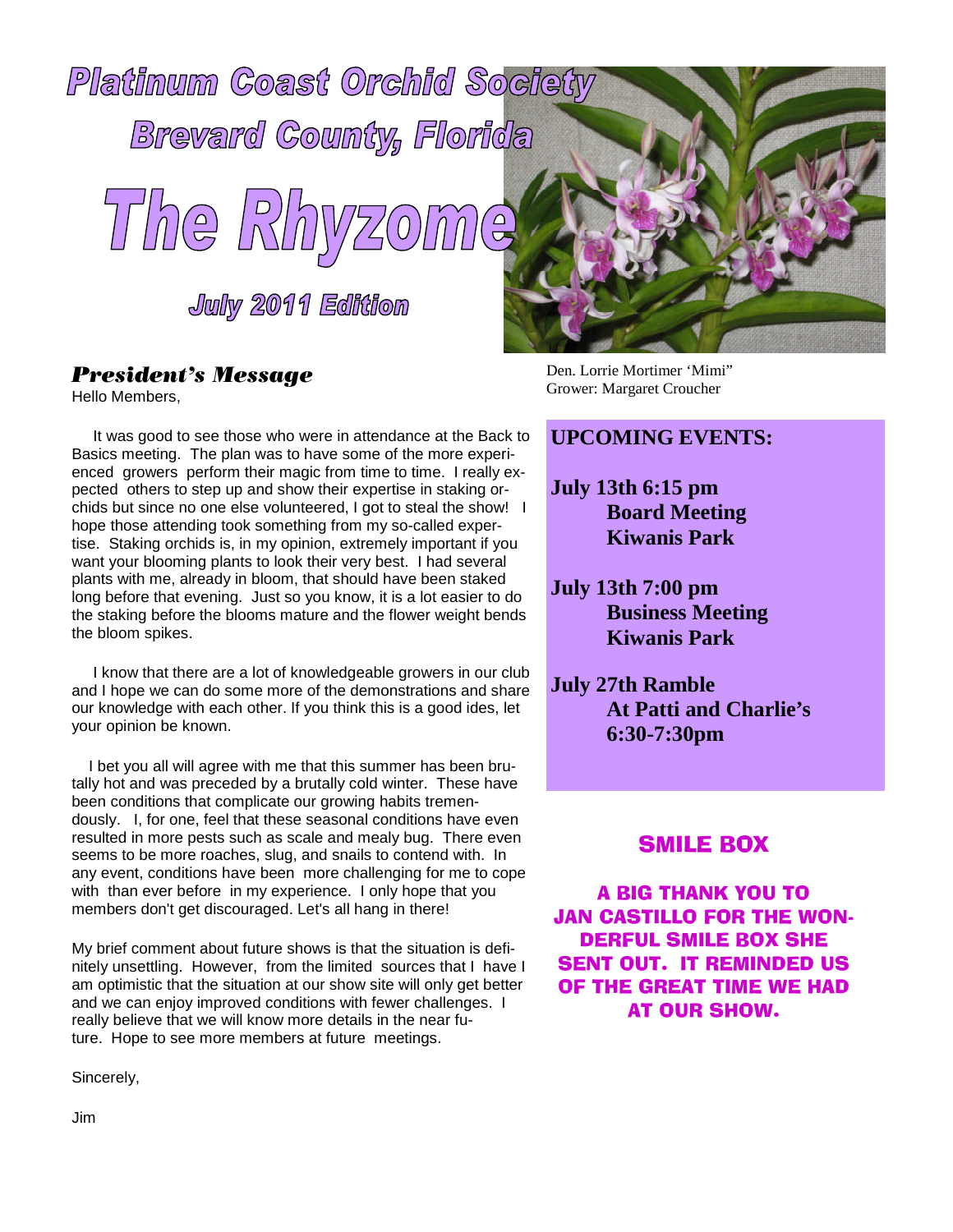### **Ramble**

On July 27th, there will be no Back to Basics meeting, but we will meet at the home of Charlie Scholes to see how another member grows orchids.

Charlie's address is: 1520 Tuna Street Merritt Island

### DIRECTIONS:

From Merritt Square Mall, go east on SR520. Turn left onto Sykes Creek Parkway. Follow Sykes Creek and bear left at the triangle, where Sykes Creek turns into Banana River Dr. About one mile after Audobon Elementary, make a left onto S. Harbor Drive. Make a right onto Tuna St. and pull over and park, since it's the first house on the right.

*If coming on SR528, exit at Banana River Dr. and make a right onto Banana River Dr. After going over the second bridge, make a right onto S. Harbor Drive and a right onto Tuna Street.*

As usual, in the summertime, it's a good idea to prepare for mosquitos.

> A BIG WELCOME to our new member Dolores Causey.

### **2011 PCOS OFFICERS AND CHAIRS**

**Jim Adamson Betty Adamson 321-632-2847 jadamson1@cfl.rr.com MEMBERSHIP**

**VICE PRESIDENT John Hicks LIBRARIAN 407-277-0430 Sally Pancoast hicksj0430@bellsouth.net**

**TREASURER Patti Scholes Joyce Schofield 321-783-5200 RAFFLE HOST joyceschofield1@att.net Glenda Titler**

**Nadine Kern Steve DeSorbo 321-504-1199 kernn@bellsouth.net PROGRAMS**

**PAST PRESIDENT John Hicks Peter Pancoast 321-459-1996 sallypancoast@cfl.rr.com**

**DIRECTORS JoAnn Amos 321-259-8585 mijo2800@yahoo.com**

**Dennis Gollehon 321-427-6959 dgollehon@earthlink.net**

**Joan Lehnert 321-632-7105 joanlehnert@belsouth.net**

**Karen Snee 321-453-1862**

**PRESIDENT AOS REPRESENTATIVE**

**Joyce Schofield**

**NEWSLETTER EDITOR**

**SECRETARY PLANT TABLE HOST**

**Sally Pancoast**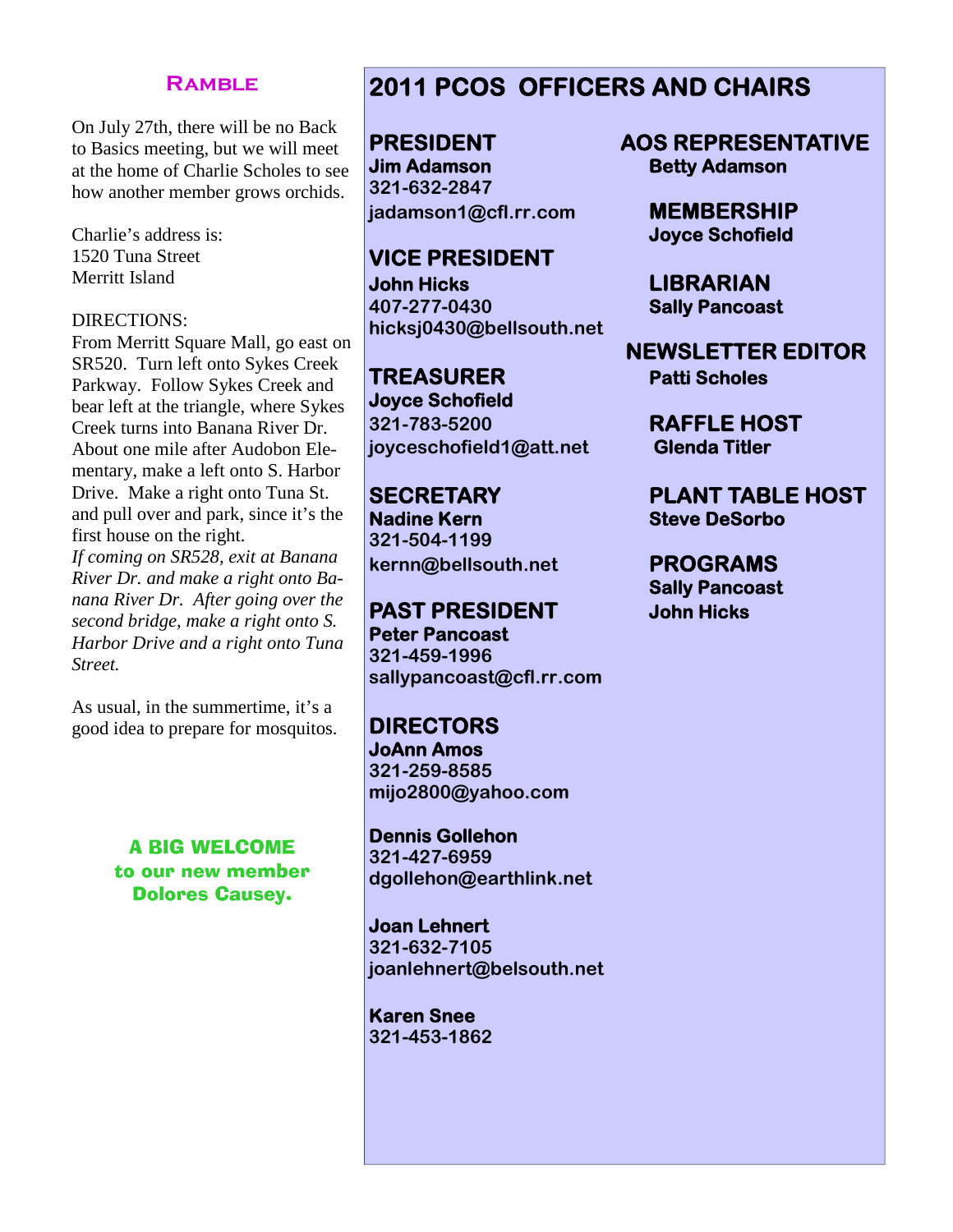

Clty. Jose Hermos (Caty. Chantilley Lace x C. violaceum) Grower: Steve DeSorbo



# heir orchids Wem

Odbrs. Kenneth Bivens 'Santa Barbara' HCC/AOS Grower: Margaret Croucher

> Does anyone recognize the orchid on the right above? John Hicks gave out pieces of this orchid about a year ago, but wasn't sure of the name. If you know the name, please let us know. Maybe Johnny Hicks can help us? Cattleya medium sized flower Grower Charlie Scholes

The Back to Basics crowd gathers 'round to watch Jim demonstrate how to stake plants and flower stalks.

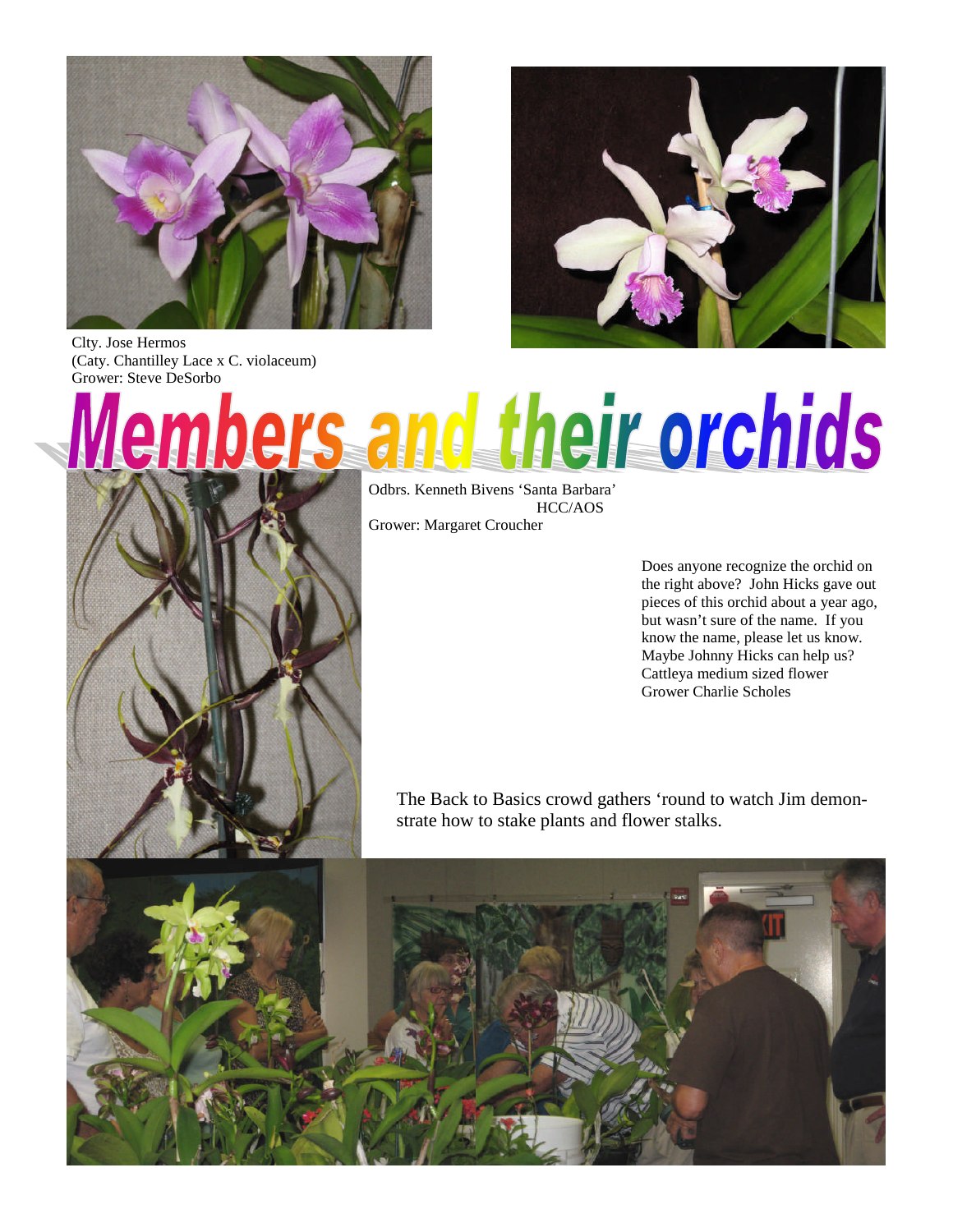## **PCOS Library**

### **The following are currently available for check-out. Please keep this copy for your records.**

Allikas, Greg & Nash, Ned Orchids 2000 Ames, Blanche Drawings of Florida Orchids 1959 Ames & Correl Orchids of Guaqtemala and Beliz 1985 AOS 1st Orchid and how to grow them AOS Handbook on Judging and Exhibition 9th edition 1991 (2 copies) AOS An Orchid Glossary 1974 AOS Handbook on Orchid Culture 1982 Revised Ed. AOS Growing Orchids 1993 Revised Ed. AOS The Cymbidium Reference Book 1990 x Arditti, Joseph Orchid Biology: Reviews and Perspectives, II 1982 Arditti, Joseph & Ernst, Robert Micropropagation of Orchids 1993 Atkinson, Dr. Robert E. Orchids…in your home 1961 Baker, Margaret L. & Charles O. Orchid Species Culture : Dendrobium 1996 Bentley, Stanley L. Native Orchids of th Southern Appalachian Mountains 2000 Birk, Lance A. The Paphiopedilum Growers Manual 1983 Black, Peter Mckenzie The Complete Book of Orchid Growing 1980 Braem & Baker, Charles & Barbara The Genus Paphiopedilum Vol. I 1998 Braem & Baker, Charles & Barbara The Genus Paphiopedilum Vol. II 1998 Brooklyn Botanic Gardens Plants and Gardens: Orchids for the Home and Greenhouse 1985 Brown, Paul Martin Wild Orchids of Florida 2002 Burnett, Harry C. (FL dept. of Ag) Orchid Diseases 1974 Christenson, Eric A. Phalaenopsis: A Monograph 2001 Cribb, Phillip & Butterfield, Ian The Genus Pleione 1988 Dressler, Robert L. Phylogeny & classificaton of the Orchid Family 1993 Dunsterville, G.C.K. & E. Orchid Hunting in the Lost World and elsewhere in Venezuela 1988 Fitch, Charles Marden AOS-Orchid Photography 1995 Gillespie, Robert J. Orchid Culture 1961 Gordon, Bob Culture of Phalaenopsis Orchid 1985 Gordon, Bob Orchid Seedling Care (2 copies) 1991 Guest, Graham & Sue Cymbidiums 1992 Hawkes, Alex D. Orchids: their Botany and Culture 1961 Hawks Encyclopedia of Cultivated Orchids Hillerman, Fred E. &Holst, Arthur W. Introduction to the Cultivated Angraecoid Orchids of Madagascar 1986 Hollingsworth, Albert P. Growing Orchids is Fun 9th edition 1995 Hollingsworth, Albert P. Growing Orchids is Fun 6th edition 1993 Holst, Arthur W. The World of Catasetums 1999 x Holttum, R.E. Flora of Malaya vol.I 1972 Jones, Thomas H. How to Build Green-Houses, Garen Shelters & Sheds 1978 Kramenr, Jack Botanical Orchids and How to Grow Them 1998 Lavarack, Harris, and Stocker Dendrobium and It's Relatives (no date) Leroy-Terquem & Parisot Orchids Care And Cultivation 1993 Light Meter Luebbermann,Mimi Easy Orchids: simple secrets for Glorious Gardens indoors & out 1996 Luer, Carlyle A. The Native Orchids of Florida 1972 Mc Donald, Elvin 100 Orchids for the American Gardener 1998 Mc Queen, Jim & Barbara Miniture Orchids 1992 Mid-America Orchid Conference TAPE: Orchid exibits and Culture of Oncidiums Millar, Andree Orchids of Papua New Guinea 1978 Moir, W.W. Goodale, and May A. Laeliinae Intergenerics 1982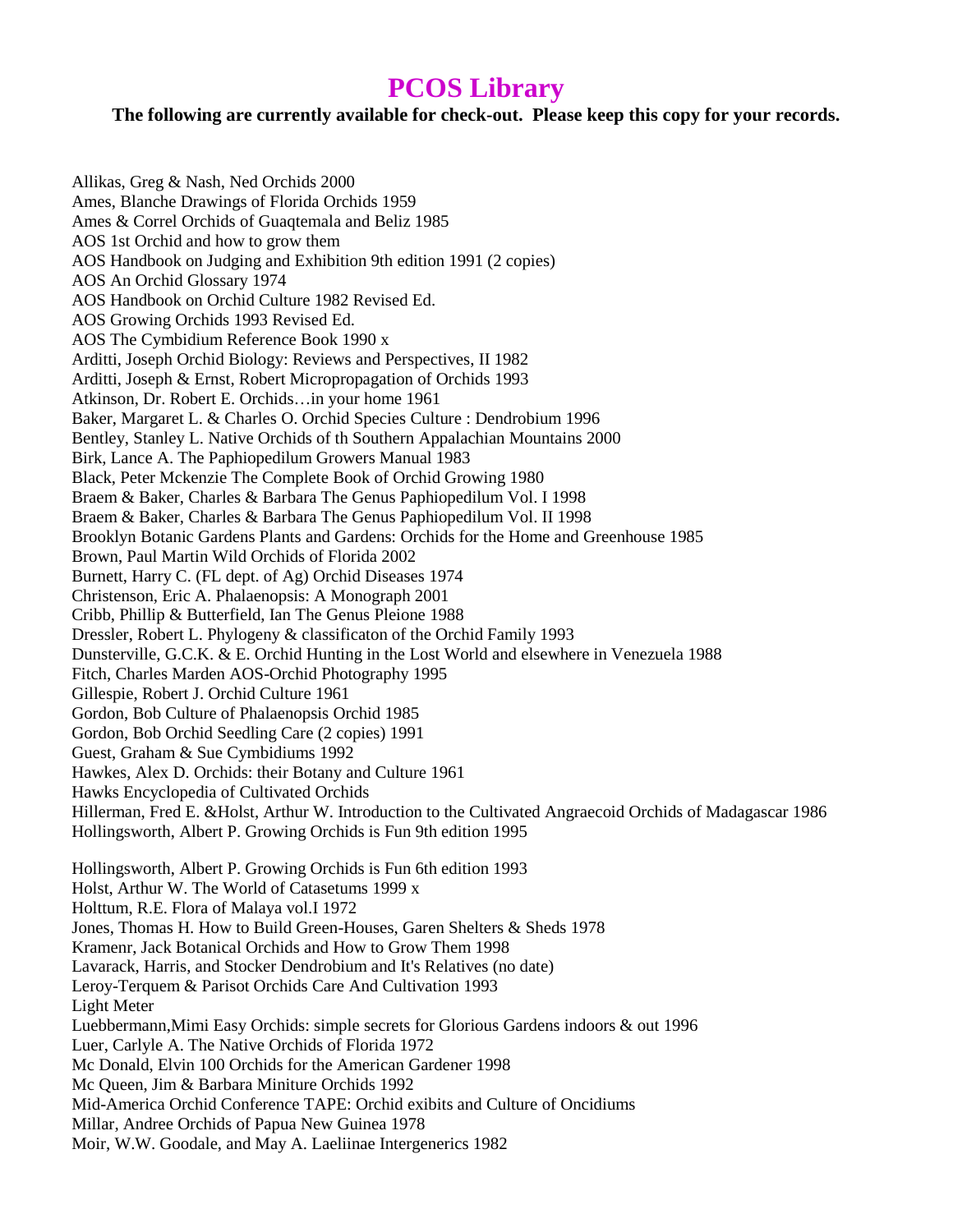Neal, James Growing Phalaenopisis at Home 1994 Noble, Mary You Can Grow Cattleya Orchids 1991 Northern, Rebecca Tyson Home Orchid Growing 1990 Orlean, Susan The Orchid Thief (novel)2 copies 1998 Ortho Books All about Orchids 1999 Pridgeon, Alec The Illustrated Encyclopedia of Orchids 1992 Rentoul, J.N. Growing Orchids: Book Four the Australasian Families 1985 Richardson, Oakley G. & D., Sutherland Growing & Displaying Orchids: A step by step guide 1993 Ritterhausen, Brian & Wilma Orchids In Color 1979 Ritterhausen, Wilma Success with Orchids 1997 Schelpe, Sybella & Stewart, Joyce Dendrobium: an introduction to the species in cultivation 1990 Seibels, Grenville II AOS-Handbook on Orchid Photography (2 copies) 1980 Sheehan, Thomas J. Ultimate Orchid 2000 Shuttleworth, Zim, & Dillion, Orchids Care And Cultivation 1989 Siegerist, Emly S. Bulbophyllums and Their Allies: a growers guide 2001 South Florida Orchid Society Orchid Evaluation Course 1974 x Stewart, Joyce & Griffiths< Mark Royal Horticultural Society: Manual of Orchids 1995 Sunset Books How to Grow Orchids 1979 Sweet, Herman R. Ph.D. The Genus Phalaenopsis 1980 Upton, Walter T. Dendrobium Orchids of Australia 1998 V.C.O.S. Sharing our Best (Cooking) 1999 Veitch A Manual of Orchidaceous Plants Vol. I 1887-94 Veitch A Manual of Orchidaceous Plants Vol. II 1887-94 x Vermeulen, J.J. Orchids of Borneo 1991 x Williams, Dumbelton, etc. Orchids for everyone 1997 Wiser, Gail C. How to Control Orchid Viruses: The complete Guidebook 1989 Withner, Carl L. The Cattleyas and Their Relatives Vol. I The Cattleyas 1988 Withner, Carl L. The Cattleyas and Their Relatives Vol. V Brassavola, Encyclia, etc Withner, Carl L. The Cattleyas and Their Relatives Vol. II The Laelias 1990 Withner, Carl L. The Cattleyas and Their Relatives Vol. VI The South American Encyclia Species 2000 Withner, Carl L. A Book of Orchids 1998 Withner, Carl L. The Cattleyas and Their Relatives: Vol III Shom. Soph. etc. 1993 Withner, Carl L. The Cattleyas and Their Relatives Vol IV Bahamian and Caribbean Species Zelenko, Harry The Pictorial Encyclopedia of Oncidium 1997

If you have any additional PCOS library books or materials please contact Sally at sallypancoast@cfl.rrcom. We are missing several books including the following:

### **A manual of Orchidaceous Plants vol. I by Veitch**

**A manual of Orchidaceous Plants Vol. II by Veitch**

**Home Orchid Growing by Rebecca T. Northern**

#### **Bulbophyllums and their Allies: a growers guide by Emily Siegerist**

The library is currently located at my home. If you would like any of the library materials please contact me by email or phone. 459-1996.

If you have any of the club AOS bulletins, please bring them to a meeting to share with other members.